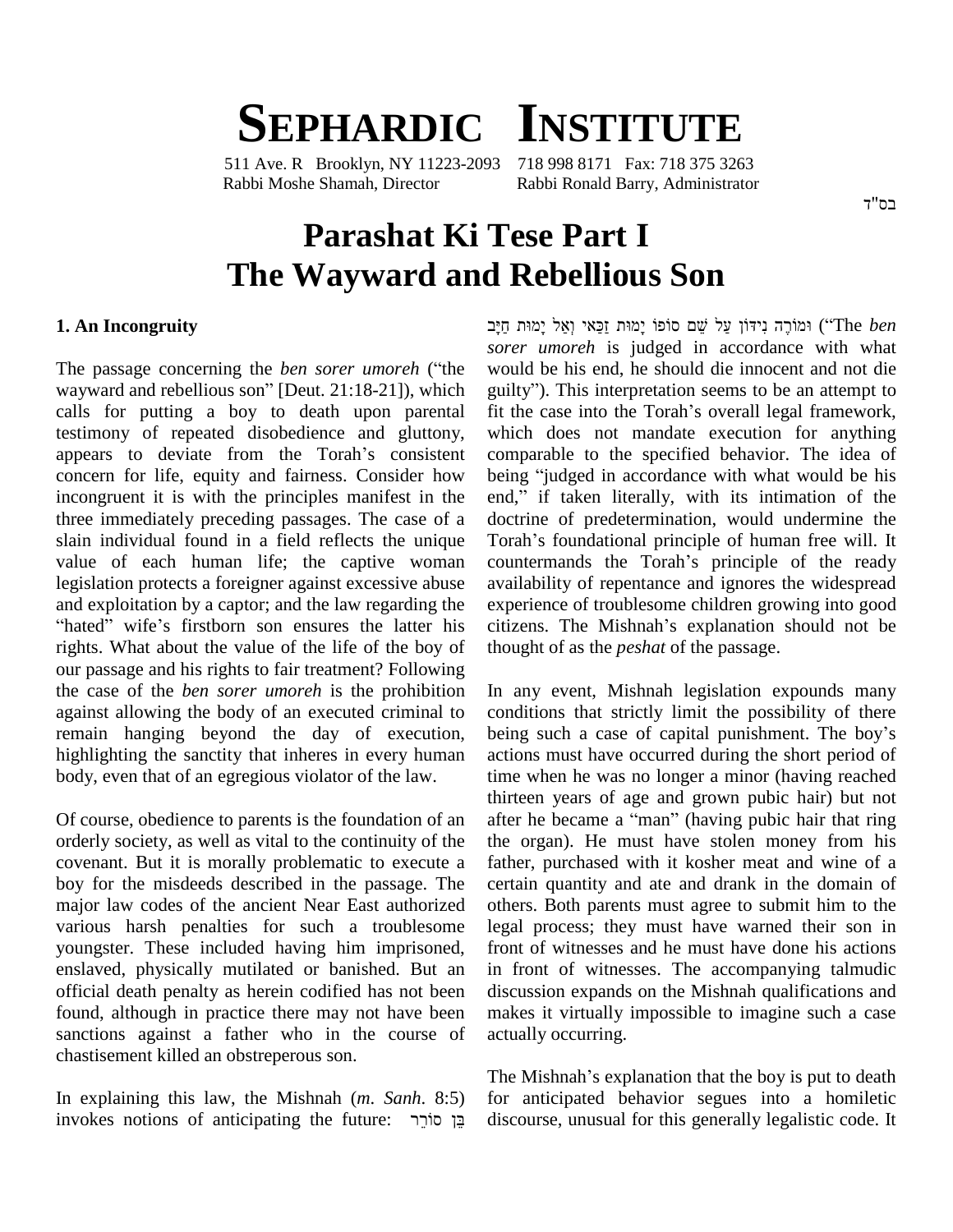states: "Death to the wicked is beneficial to them and to the world, whereas for the righteous it is harmful to them as well as to the world; wine and sleep for the wicked are beneficial to them and to the world but for the righteous, harmful to them and to the world; disunity ... unity ... tranquility ..." This seems to indicate that the basic interpretation itself is not proffered as *peshat* but as a homily.

We will further discuss the opinions of the sages later. **2. Rabbi Sassoonís Approach**

Rabbi S. D. Sassoon interpreted this law as designed 3. Tex Rabbi S. D. Sassoon interpreted this law as designed 3. T<br>to restrict a father's almost absolute rights over his son in the ancient world and as a tactic to draw the elders into the case. Ultimately, its purpose was to protect the boy and prompt the elders to implement a strategy to remedy the family situation. The following is a free translation from *Natan Hochmah Lishlomo*, p. 74:

In some pre-Torah societies, a father who was Sassoon's interpretation.<br>In some pre-Torah societies, a father who was<br>dissatisfied with his son's behavior would be able The first verse presents to do to him as he saw fit, including beating him to death. The Torah obligates the father and mother to express their dissatisfaction with their son by turning him over to the court, which would thoroughly investigate his behavior and make the is appropriate. Similarly in the case of *sotah*, in determination concerning punishment or whatever pre-Torah societies a husband who suspected his wife of adultery was able to get away with killing her. The Torah restricted his rights, obligating him to bring her to the priest.

That a father often had powers of life and death over his children in ancient patriarchal societies is illustrated in several biblical instances. Reuben said to his children in ancient patriarchal societies is<br>illustrated in several biblical instances. Reuben said to In<br>his father: "My two sons you may kill if I do not an illustrated in several biblical instances. Reuben said to In the his father: "My two sons you may kill if I do not and ta return him to you" (Gen. 42:37). Jephthah sacrificed phrase his daughter in fulfillment of his vow (Judg. 11:39). especially considering the mother's participation in (An enabling element in child sacrifice appears to have been the father having ownership of his (An enabling element in child sacrifice appears to the g<br>have been the father having ownership of his abusi<br>offspring.) A patriarch's power may also have rid of extended over his daughter-in-law. This appears to be offspring.) A patriarch's power may also have rid of extended over his daughter-in-law. This appears to be reflected in Judah's unilateral decision that Tamar, in The p widowhood, should be put to death for breaching her "his" (the boy's) town and to שֵׁעַר מְקָמוֹט, the gate of shomeret yabam status (awaiting levirate rites from "his" place. (The elders generally sit near the town *shomeret yabam* status (awaiting levirate rites from the brother of her deceased husband, who died

childless [Gen. 38:24]), given that such a penalty for such a violation is unknown from ancient codes.

Thus, according to Rabbi Sassoon, the case of the wayward and rebellious son is about the right of a troublesome or challenged child, or one with lessthan-competent parents, to fair treatment and a decent upbringing. It is an attempt to involve capable outsiders in addressing the situation. As such, this case does, indeed, follow in the spirit of the textual context in which it is embedded, namely, concern and protection for the potentially exploited individual.

## **3. Textual Support**

A careful reading of the four-verse passage  $-$  from the description of the boy's negative characteristics and his unresponsiveness to parents, to their bringing him to the elders and their declaration concerning him, to his unresponsiveness to parents, to their bringing him<br>to the elders and their declaration concerning him, to<br>his being put to death – appears to support Rabbi to the elders and their declar<br>his being put to death – ap<br>Sassoon's interpretation.

The first verse presents the parents' problem with their son in the objective, narrative mode: the son does not obey father or mother, they chastise him, but he persists in disobedience. We sense a crisis, but the text does not inform us of any particular legal violation beyond filial disobedience. Obviously, the boy did not strike or curse either parent, specific transgressions that carry the death penalty in themselves (Exod. 21:15, 17); had either occurred, the text would surely have made mention of it. By not specifying other misdeeds, the Torah transmits the impression that the boy is not necessarily worthy of death. Perhaps the problem is a result of poor parenting, perhaps the family is dysfunctional. Family is dysfunctional.<br>In the second verse, "his father and mother grab him

In the second verse, "his father and mother grab him<br>and take him forth to the elders of his city." The vivid In the second verse, "his father and mother grab him<br>and take him forth to the elders of his city." The vivid<br>phrase "grab him" points to frustrated parents, and take him forth to the elders of his city." The vivid<br>phrase "grab him" points to frustrated parents, the grabbing. It suggests vindictive parents, probably abusive, who in their anger and frustration want to get rid of a difficult child.

The parents deliver their son to זִקְנֵי עִירוֹ, the elders of The parents deliver their son to זִקְנֵי עִירוֹ, the elders of "his" (the boy's) town and to he parents deliver their son to זְקְנֵי עִירוֹ, the elders of his" (the boy's) town and toir<br>שֵׁעֲר מְקמוֹט (the gate of his" place. (The elders generally sit near the town gates.) These are most unusual pronominal usages that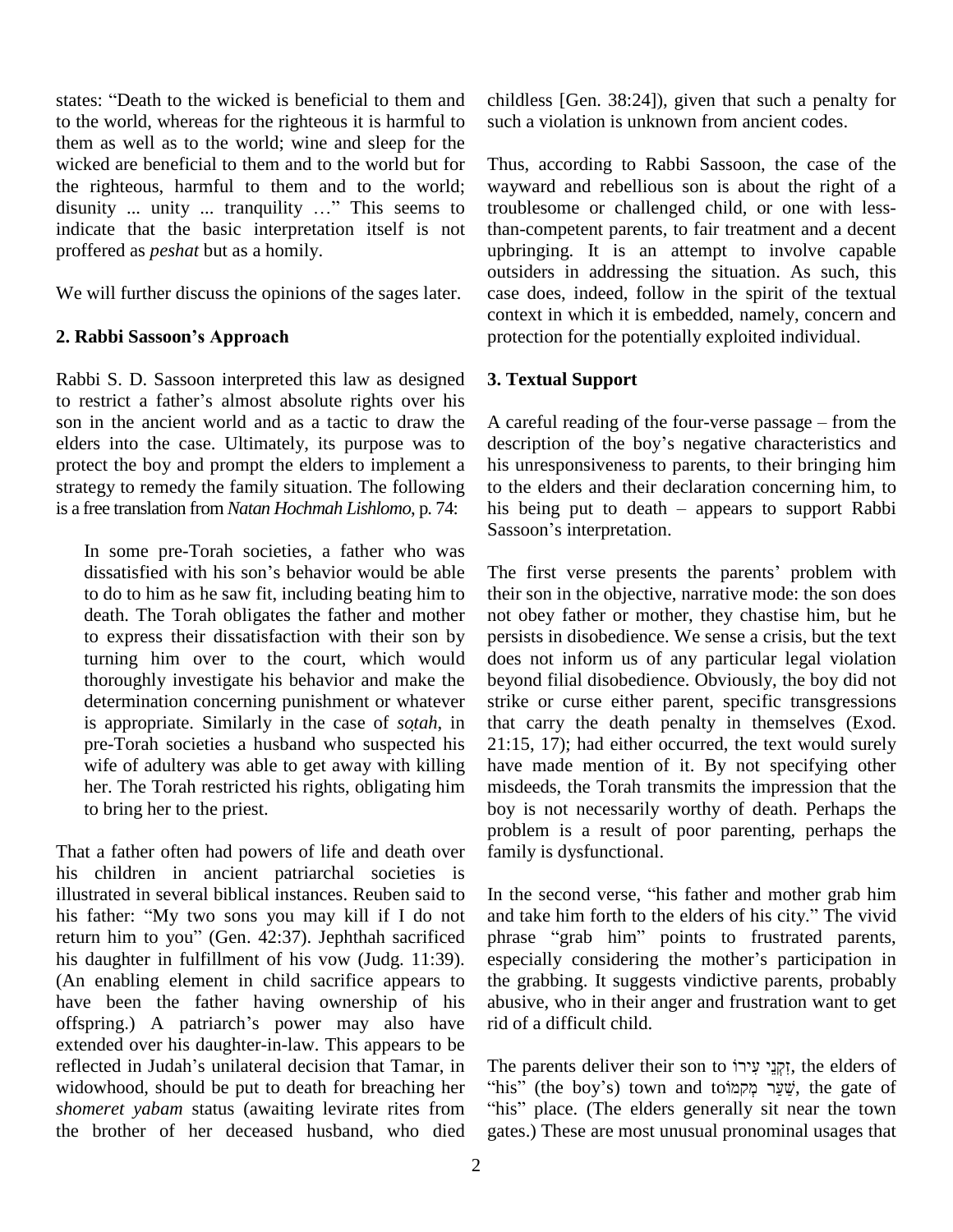immediately call to mind several more natural act<br>locutions. Why not state that the parents bring their par<br>son to the elders of "their" town and the gate of The locutions. Why not state that the parents bring their bocutions. Why not state that the parents bring their par<br>on to the elders of "their" town and the gate of The<br>their" place? Or to the elders of "the" town? Or son son to the elders of "their" town and the gate of The<br>"their" place? Or to the elders of "the" town? Or som<br>merely, "to the elders." And why in this sad case is Tora "their" place? Or to the elders of "the" town? Or some<br>merely, "to the elders." And why in this sad case is Torah<br>this detail stressed with both phrases, *ziqne* '*iro* and autom merely, "to the elders." And why in this sad case is Torah this detail stressed with both phrases, *ziqne 'iro* and autom *sha'ar meqomo*? These formulations are surely entitle this detail stressed with both phrases, *ziqne 'iro* and aut *sha'ar meqomo*? These formulations are surely ent stressing that such parents – whether they realize it or virtually sha'ar meqomo? These formulations are surely entitlends stressing that such parents – whether they realize it or virtual not – must deal with the elders of the boy's town. The stressing that such parents – whether they realize it or not – must deal with the elders of the boy's town. The Torah is pointing out that this town is also the boy's town, not just that of his parents; he also has rights, which it is the responsibility of the town leaders to uphold. The elders are expected to be closely associated with the boy, indeed, he is their charge and they are expected to be his defenders.

The phrase *ziqneh* <sup>ë</sup>*iro*, which appears twice in our passage, appears only twice more in Scripture, both in Deuteronomy. In 25:8 the would-be *yebama* (the widow awaiting levirate rites) complained to the<br>elders that her brother-in-law was refusing to fulfill It is<br>his levirate responsibility. She went to מַקְמֵנִים ("the passa elders that her brother-in-law was refusing to fulfill elders that her brother-in-law was refusing to fulfill It<br>his levirate responsibility. She went to הַזְקֵנִים ("the pa<br>elders"). Upon hearing her story they recognize that pa persuasion of her brother-in-law was called for, so elders"). Upon hearing her story they recognize that<br>persuasion of her brother-in-law was called for, so<br>*ziqneh 'iro* – the friendly elders of her brother-inpersuasion of her brother-in-law was called for, so be t<br> *ziqneh 'iro* – the friendly elders of her brother-in-<br>
law's town – speak to him. When he persists in his the j refusal, however, the levirate severance procedure law's town – speak to him. When he persists in his the p<br>refusal, however, the levirate severance procedure and a<br>(*halisa*) is performed in the presence of "the elders," Howe since invoking a special relationship is no longer relevant. In Deuteronomy 19:12, when the authorities must remove a willful murderer from a city of refuge elder<br>to bring him to justice, it is specifically the if approposibility of *ziqneh 'iro* to do so. to bring him to justice, it is specifically the

In the third verse of our passage, when the parents and<br>In the third verse of our passage, when the parents<br>speak to "the elders of his town," their complaints A su exceed what the objective narrative described at the viola beginning of the passage. They add that their son is follo ed what the objective narrative described at the violning of the passage. They add that their son is foll<br>it, a glutton and a drunkard (cf. Prov. 23:20ine passage. They add that their son is<br>
iting the parents of the parents' substantial, yet was altronoucing the parents' substantial, yet was with the parents' substantial, yet with the substantial, yet with  $\frac{1}{2}$ it, a glutton and a drunkard (cf. Prov. 23:20-<br>21). Introducing the parents' substantial, yet subjective, epithets strengthens the reader's impression that they have given up on their son and have now decided to dispose of him in the legal manner.

The final verse mandates the death penalty for the boy. Contrary to the formulation of most of the other indictable cases in Deuteronomy, no investigation is called for. It is highly improbable that the court would act without a trial, merely on the testimony of the parents who are prone to exaggeration and partiality. The sages posit many details to bring this case into some alignment with the legal justice system, but the The sages posit many details to bring this case into<br>some alignment with the legal justice system, but the<br>Torah's formulation gives the impression of an almost automatic conclusion to the case, as if the parents are entitled to be believed and that their testimony virtually concludes the case.

It rather appears that the law is providing the parents a credible channel for them to legally have their son put to death with the purpose of encouraging them to bring him to the elders. Abusive parents may not be interested in bringing their son to an authority that will necessarily make a thorough investigation. They would fear that such probing might place them in a negative light. But they may bring their son forward if they assume that they are generally believed and that they will finally be relieved of their problem.

It is noteworthy that in detailing his execution the It is noteworthy that in detailing his execution the passage does not mandate that the witnesses – the It is noteworthy that in detailing his execution the passage does not mandate that the witnesses – the parents, in *peshat* – initiate the stoning, as appears to passage does not mandate that the witnesses – the parents, in  $peshat$  – initiate the stoning, as appears to be the usual practice (Deut. 17:7), but that "all his parents, in *peshat* – initiate the stoning, as appears to<br>be the usual practice (Deut. 17:7), but that "all his<br>townsmen" carry it out. This may be out of respect for townsmen" carry it out. This may be out of respect for the parents' sensibilities, though they are the accusers and are bringing their son forward to be put to death. However, their absence in the final verse may be a sign that they were told that they had fulfilled their responsibility in having brought their son to the elders, who will see to his punishment and execution if appropriate. After their testimony they are to withdraw from the case; from that point on the elders and townspeople take over.

A supporting hint that we are not to view the boy's violations as worthy of death may be gleaned from the A supporting hint that we are not to view the boy's violations as worthy of death may be gleaned from the following case (vv. 22-23): "And when there is in a man guilt of sin worthy of being put to death and he following case (vv. 22-23): "And when there is in a<br>man guilt of sin worthy of being put to death and he<br>was put to death..." The sin was not specified, but it was worthy of death. It is significant that the case was put to death..." The sin was not specified, but it conjunctive *vav* invites the reader to take that succeeding verse as linked with the previous case and as a comment on it. The passage of the *ben sorer umoreh* does not mention the word guilt or sin or any synonym of these words. By immediately relating about a man who does bear guilt worthy of death and who was put to death, we are prompted to think about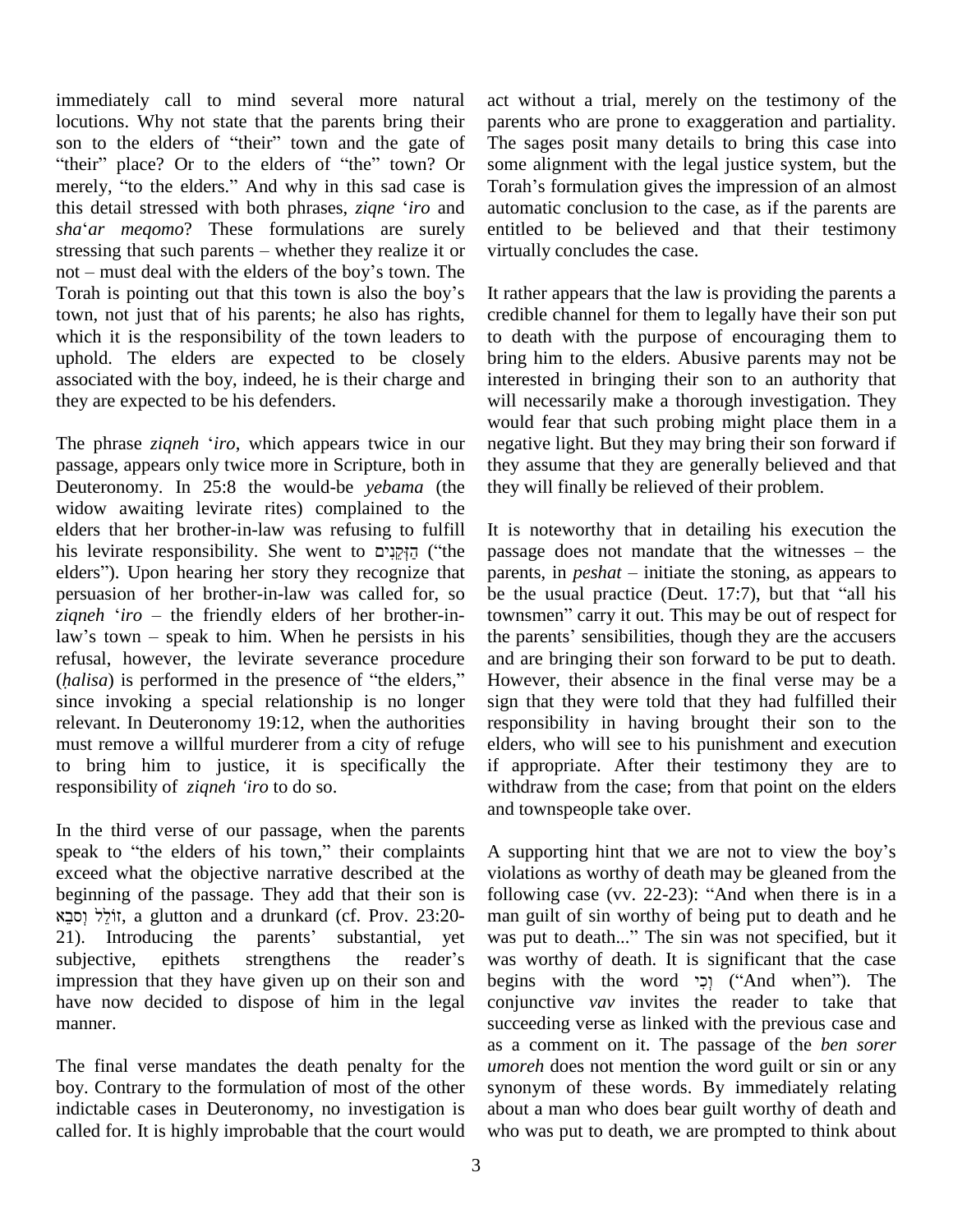the previous case as concerning someone not guilty of a sin worthy of death.

In the Deuteronomic law compendium following the In the Deuteronomic law compendium following the With i<br>Decalogue (chapters 6–27) there are more than forty simpli In the Deuteronomic law compendium following the With<br>Decalogue (chapters 6–27) there are more than forty simply<br>paragraphs (*petuhot* and *setumot*) that begin with the The r Decalogue (chapters 6–27) there are more than forty simply<br>paragraphs (*petuhot* and *setumot*) that begin with the The i<br>conditional clause 'ext' c'if'' or ''when''). Only three reaso paragraphs (*petuhot* and *setumot*) that begin with the The i<br>conditional clause  $\gamma$  ("if" or "when"). Only three reaso<br>paragraphs begin with  $\gamma$ ), whereby the "if" or "when" probl er conditional clause  $\gamma$  ("if" or "when"). Only three reparagraphs begin with  $\gamma$ , whereby the "if" or "when" price is prefaced with the conjunctive "and." In 18:6, ev following legislation concerning the *Kohanim-Leviim* is prefaced with the conjunctive "and." In 18:6, following legislation concerning the *Kohanim-Leviim* (vv. 1-5), we are told, "And when the Levite comes, following legislation concerning the *Kohanim-Leviim* got (vv. 1-5), we are told, "And when the Levite comes, in etc." That is clearly a law connected to the previous. In 19:11, following elaboration of the laws concerning receive<br>the unintentional killer, it states, "And when a man the be<br>hates his fellow and intentionally kills him," etc. that pr etc." That is clearly a law connected to the previous. writtentional killer, it states, "And when a man the be Again, there is clear linkage to the previous passage. implications. hates his fellow and intentionally kills him," etc. that proceeds from a full appreciation of the passage's Again, there is clear linkage to the previous passage. implications. This tradition then reflects an The final int following the passage of the wayward and rebellious son, and one may wonder what is the connection to it. This supports our contention that it is an intended literary device to shed light on that boy's case, indicating that it was not a case deserving death and death was not actually meted out.

It is noteworthy that in our paragraph the mother is portrayed as joined together with her husband in chastising her son, taking hold of him, turning him over to the elders and describing his misbehavior, in short, she is equated with her husband every step of the way. This reflects an innovative measure of equality for both parents regarding responsibility for not l<br>their children. It promotes the process of restricting 22:1<br>the father's pre-Torah tyrannical authority over his alleg their children. It promotes the process of restricting 22:13-21). The text states that if the husband's son and serves to lessen the possibility of abuse of be children. It also further enhances the status of women, ma clearly part of the Torah's larger agenda. children. It also further enhances the status of women, maiden" her penalty is death by stoning at the

## **4. Support from the Tradition**

In the Talmud, the following tradition is recorded in the name of Rabbi Shimon (*b*. *Sanh*. 71a) and echoed in statements of other sages:

Just because he ate a *tartimar* of meat and drank half a *log* of Italian wine, may his father and mother take him out to be stoned? The correct interpretation is that there never was a case of the wayward and rebellious son [put to death] and there never will be – עֲן סוֹרֵר וּמוֹרֶה לֹא הַיֵּה וְלֹא עֲתָיד . The reason it was written in Scripture is that one may study it and receive benefit.

With its opening question, the tradition teaches that a simplistic reading of the passage is unconscionable. With its opening question, the tradition teaches that a<br>simplistic reading of the passage is unconscionable.<br>The reply – that it will never come to be for whatever simplistic reading of the passage is unconscionable.<br>The reply – that it will never come to be for whatever<br>reasons – does not completely solve the conscience problem. Why was it formulated in the Torah as it is, even in a theoretical sphere? And if a case is never<br>going to occur, what is the purpose of it being<br>included in Scripture? The explanation that "it was going to occur, what is the purpose of it being written in Scripture so that one may study it and included in Scripture? The explanation that "it was written in Scripture so that one may study it and receive benefit" itself requires explanation. Perhaps the benefit of studying it refers to the social justice receive benefit<sup>5</sup> itself requires explanation. Perhaps the benefit of studying it refers to the social justice that proceeds from a full appreciation of the passage's This tradition then reflects an interpretation very similar to that of Rabbi Sassoon.\*

That the Torah provides legislation for an objective that is unspecified and unknown to the protagonists of a case is a result of the enormous gap that existed between the sophisticated program of prophetic law and the thinking of common people.

## **Endnote**

\* Following Rabbi Sassooní<sup>s</sup> interpretations of *ben sorer umoreh* and the case of the suspected adulteress, we may also view in this light the difficult case of the young married bride whose husband accused her of not having been a virgin on their wedding night (Deut. young married bride whose husband accused her of<br>not having been a virgin on their wedding night (Deut.<br>22:13-21). The text states that if the husband's not having been a virgin on their wedding night (Deut.<br>22:13-21). The text states that if the husband's allegation could not be disproven, "but if this matter be true, the signs of virginity were not found for the maiden" her penalty is death by stoning at the entranceway to her father's house. The Talmud posits allegation could not be disproven, "but if this matter that this was a case in which the young lady had first been betrothed to her husband (the act that establishes the foundation of the marriage relationship), the general practice in those times and that two witnesses testified to her sexual infidelity after betrothal. But the Torah formulation does not mention the qualification that the sexual encounter the girl was presumably guilty of was after having become betrothed. Neither does it specify the presence of witnesses, a condition always required for the death penalty as stated twice previously in Deuteronomy (17:6 and 19:15). Here also, on the surface, this law is incongruent with Torah legislation. In *peshat*, it may be a case of saving